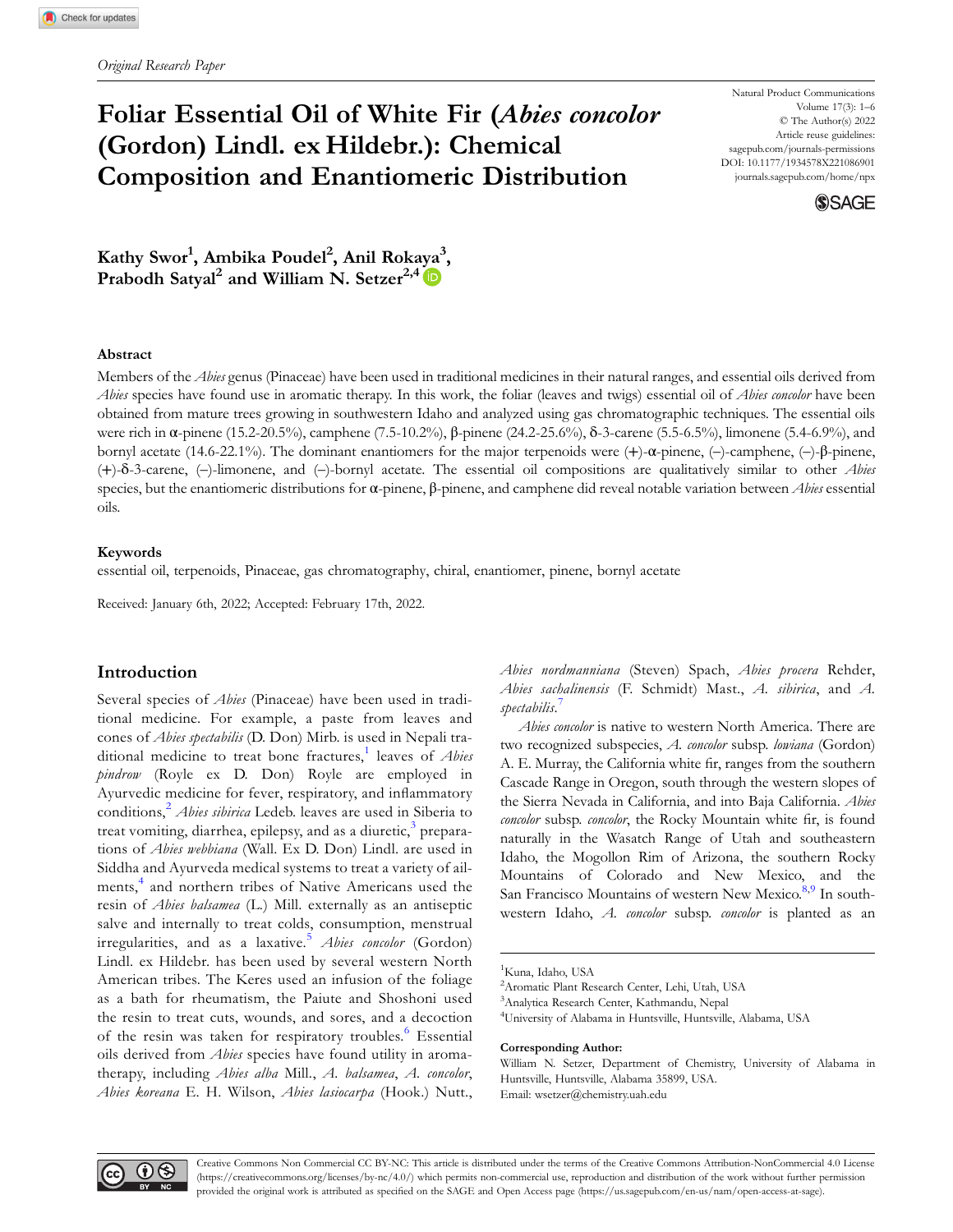Table 1. Chemical Composition of Abies concolor Foliar Essential Oil.

Table 1. Continued

|                             |                             | $\frac{0}{0}$             |                |             |  |  |  |
|-----------------------------|-----------------------------|---------------------------|----------------|-------------|--|--|--|
|                             |                             |                           |                | Composition |  |  |  |
| $\mathrm{RI}_\mathrm{calc}$ | $\mathrm{RI}_{\mathrm{db}}$ | Compound                  | #1             | #2          |  |  |  |
| 923                         | 923                         | Tricyclene                | 0.7            | 0.9         |  |  |  |
| 926                         | 927                         | $\alpha$ -Thujene         | 0.1            | 0.1         |  |  |  |
| 934                         | 933                         | $\alpha$ -Pinene          | 20.5           | 15.2        |  |  |  |
| 951                         | 953                         | Camphene                  | 7.5            | 10.2        |  |  |  |
| 973                         | 972                         | Sabinene                  | 0.2            | 0.1         |  |  |  |
| 979                         | 978                         | $\beta$ -Pinene           | 25.6           | 24.2        |  |  |  |
| 990                         | 991                         | Myrcene                   | 1.9            | 1.1         |  |  |  |
| 1007                        | 1007                        | $\alpha$ -Phellandrene    | tr             | tr          |  |  |  |
| 1011                        | 1009                        | 8-3-Carene                | 6.5            | 5.5         |  |  |  |
| 1017                        | 1018                        | $\alpha$ -Terpinene       | tr             | tr          |  |  |  |
| 1025                        | 1025                        | $p$ -Cymene               | 0.2            | 0.2         |  |  |  |
| 1031                        | 1030                        | Limonene                  | 6.9            | 5.4         |  |  |  |
| 1032                        | 1031                        | β-Phellandrene            | 2.8            | 2.8         |  |  |  |
| 1035                        | 1034                        | $(Z)$ -β-Ocimene          | 0.4            | 0.1         |  |  |  |
| 1046                        | 1045                        | $(E)$ -β-Ocimene          | 0.2            | tr          |  |  |  |
| 1057                        | 1057                        | $\gamma$ -Terpinene       | 0.1            | 0.1         |  |  |  |
| 1085                        | 1086                        | Terpinolene               | 0.6            | 0.5         |  |  |  |
| 1090                        | 1090                        | 2-Nonanone                | 0.1            | 0.2         |  |  |  |
| 1096                        | 1099                        | 6-Camphenone              | 0.1            | 0.1         |  |  |  |
| 1100                        | 1101                        | Linalool                  | 0.7            | 0.1         |  |  |  |
| 1101                        | 1100                        | Undecane                  | tr             | 0.3         |  |  |  |
| 1119                        | 1119                        | <i>endo</i> -Fenchol      | 0.1            | 0.1         |  |  |  |
| 1124                        | 1124                        | cis-p-Menth-2-en-1-ol     | tr             | tr          |  |  |  |
| 1126                        | 1126                        | $\alpha$ -Campholenal     | 0.1            | 0.1         |  |  |  |
| 1127                        | 1127                        | allo-Ocimene              | tr             | tr          |  |  |  |
| 1140                        | 1141                        | <i>trans</i> -Pinocarveol | tr             | tr          |  |  |  |
| 1142                        | 1142                        | trans-p-Menth-2-en-1-ol   | 0.1            | 0.1         |  |  |  |
| 1146                        | 1145                        | Camphor                   | tr             | 0.1         |  |  |  |
| 1148                        | 1148                        | neo-Isopulegol            | tr             | tr          |  |  |  |
| 1152                        | 1152                        | Citronellal               | 0.1            | 0.1         |  |  |  |
| 1155                        | 1156                        | Camphene hydrate          | 0.6            | 0.7         |  |  |  |
| 1158                        | 1160                        | iso-Isopulegol            | tr             | tr          |  |  |  |
| 1161                        | 1164                        | Pinocarvone               | tr             | tr          |  |  |  |
| 1163                        | 1165                        | iso-Borneol               | tr             | tr          |  |  |  |
| 1171                        | 1173                        | Borneol                   | 0.2            | 0.4         |  |  |  |
| 1180                        | 1180                        | Terpinen-4-ol             | 0.3            | 0.2         |  |  |  |
| 1186                        | 1187                        | Cryptone                  | 0.1            | 0.1         |  |  |  |
| 1196                        | 1198                        | $\alpha$ -Terpineol       | 1.7            | 1.3         |  |  |  |
| 1202                        | 1203                        | $p$ -Cumenol              | tr             | tr          |  |  |  |
| 1206                        | 1206                        | Decanal                   | tr             | tr          |  |  |  |
| 1217                        | 1217                        | endo-Fenchyl acetate      | tr             | tr          |  |  |  |
| 1227                        | 1227                        | Citronellol               | 0.4            | 0.4         |  |  |  |
| 1285                        | 1285                        | Bornyl acetate            | 14.6           | 22.1        |  |  |  |
| 1287                        | 1287                        | iso-Bornyl acetate        | tr             | tr          |  |  |  |
| 1292                        | 1294                        | 2-Undecanone              | $\overline{a}$ | 0.1         |  |  |  |
| 1301                        | 1300                        | Tridecane                 | 0.1            | 0.3         |  |  |  |
| 1349                        | 1350                        | Citronellyl acetate       | 0.5            | 0.6         |  |  |  |
| 1377                        | 1378                        | Geranyl acetate           | 0.3            | 0.1         |  |  |  |
| 1388                        | 1390                        | <i>trans</i> -β-Elemene   | 0.1            | tr          |  |  |  |
| 1409                        | 1409                        | Decanal                   | $\overline{a}$ | 0.1         |  |  |  |
| 1418                        | 1417                        | $(E)$ -β-Caryophyllene    | 0.2            | 0.4         |  |  |  |
| 1428                        | 1430                        | $\gamma$ -Elemene         | 0.1            | tr          |  |  |  |
| 1440                        | 1442                        | Guaia-6,9-diene           | 0.1            | tr          |  |  |  |
| 1447                        | 1447                        | <i>iso</i> -Germacrene D  | tr             | tr          |  |  |  |
|                             |                             |                           |                |             |  |  |  |

|             |                             |                             | $\frac{0}{0}$<br>Composition |      |  |
|-------------|-----------------------------|-----------------------------|------------------------------|------|--|
| $RI_{calc}$ | $\mathrm{RI}_{\mathrm{db}}$ | Compound                    | #1                           | #2   |  |
| 1473        | 1475                        | $\gamma$ -Muurolene         | tr                           | 0.1  |  |
| 1477        | 1479                        | $\alpha$ -Amorphene         | 0.1                          | tr   |  |
| 1479        | 1480                        | Germacrene D                | tr                           | 0.1  |  |
| 1480        | 1476                        | Selina-4,11-diene           | 0.5                          | 0.4  |  |
| 1485        | 1488                        | $\delta$ -Selinene          | 0.1                          | 0.1  |  |
| 1487        | 1487                        | $\beta$ -Selinene           | 0.1                          | 0.1  |  |
| 1490        | 1490                        | $\gamma$ -Amorphene         | tr                           | tr   |  |
| 1491        | 1492                        | Valencene                   | tr                           | tr   |  |
| 1494        | 1497                        | $\alpha$ -Selinene          | 0.3                          | 0.3  |  |
| 1496        | 1497                        | $\alpha$ -Muurolene         | tr                           | tr   |  |
| 1511        | 1512                        | $\gamma$ -Cadinene          | tr                           | 0.1  |  |
| 1516        | 1518                        | δ-Cadinene                  | 0.2                          | 0.2  |  |
| 1546        | 1546                        | $\alpha$ -Elemol            | tr                           | tr   |  |
| 1556        | 1557                        | Germacrene B                | 0.1                          | tr   |  |
| 1559        | 1560                        | $(E)$ -Nerolidol            | tr                           | 0.1  |  |
| 1579        | 1582                        | Caryophyllene oxide         | tr                           | tr   |  |
| 1621        | 1624                        | Selina-6-en-4β-ol           | 0.2                          | 0.9  |  |
| 1640        | 1640                        | $\tau$ -Cadinol             | tr                           | tr   |  |
| 1642        | 1644                        | $\tau$ -Muurolol            | tr                           | 0.1  |  |
| 1652        | 1655                        | $\alpha$ -Cadinol           | 0.1                          | 0.1  |  |
| 1662        | 1660                        | Intermedeol                 | 3.3                          | 3.1  |  |
| 1695        | 1696                        | Eudesm-7(11)-en-4-ol        | 0.1                          | tr   |  |
| 1988        | 1989                        | Manoyl oxide                | tr                           | tr   |  |
|             |                             | Monoterpene hydrocarbons    | 74.2                         | 66.4 |  |
|             |                             | Oxygenated monoterpenoids   | 19.9                         | 26.3 |  |
|             |                             | Sesquiterpene hydrocarbons  | 1.8                          | 2.0  |  |
|             |                             | Oxygenated sesquiterpenoids | 3.7                          | 4.3  |  |
|             |                             | Diterpenoids                | tr                           | tr   |  |
|             |                             | Others                      | 0.2                          | 1.0  |  |
|             |                             | Total identified            | 99.9                         | 99.9 |  |

 $RI<sub>calc</sub>$  = Retention index calculated using a homologous series of *n*-alkanes on a ZB-5 ms column.  $RI<sub>db</sub>$  = Retention index obtained from the databases.<sup>[13-16](#page-4-0)</sup> tr = trace  $(< 0.05\%$ ).

ornamental shade tree.<sup>10</sup> In this work, the essential oil from the leaves and twigs of A. concolor, collected from two individuals growing in suburban Kuna, Idaho, were obtained and analyzed using gas chromatographic techniques.

# Results and Discussion

# Essential Oil Composition

The foliar essential oils from two different A. concolor trees were obtained as colorless liquids in 0.737% and 0.895% yield. The essential oil compositions of two different samples of A. concolor are presented in Table 1. The major components were  $\alpha$ -pinene (20.5%, 15.2%), camphene (7.5%, 10.2%), β-pinene (25.6%, 24.2%), δ-3-carene (6.5%, 5.5%), limonene (6.9%, 5.4%), and bornyl acetate (14.6%, 22.1%). The essential oil compositions of the Kuna A. concolor samples are in qualitative agreement with several essential oils growing in urban locations in Belarus, which showed  $\alpha$ -pinene (7.3-13.2%), camphene

(Continued)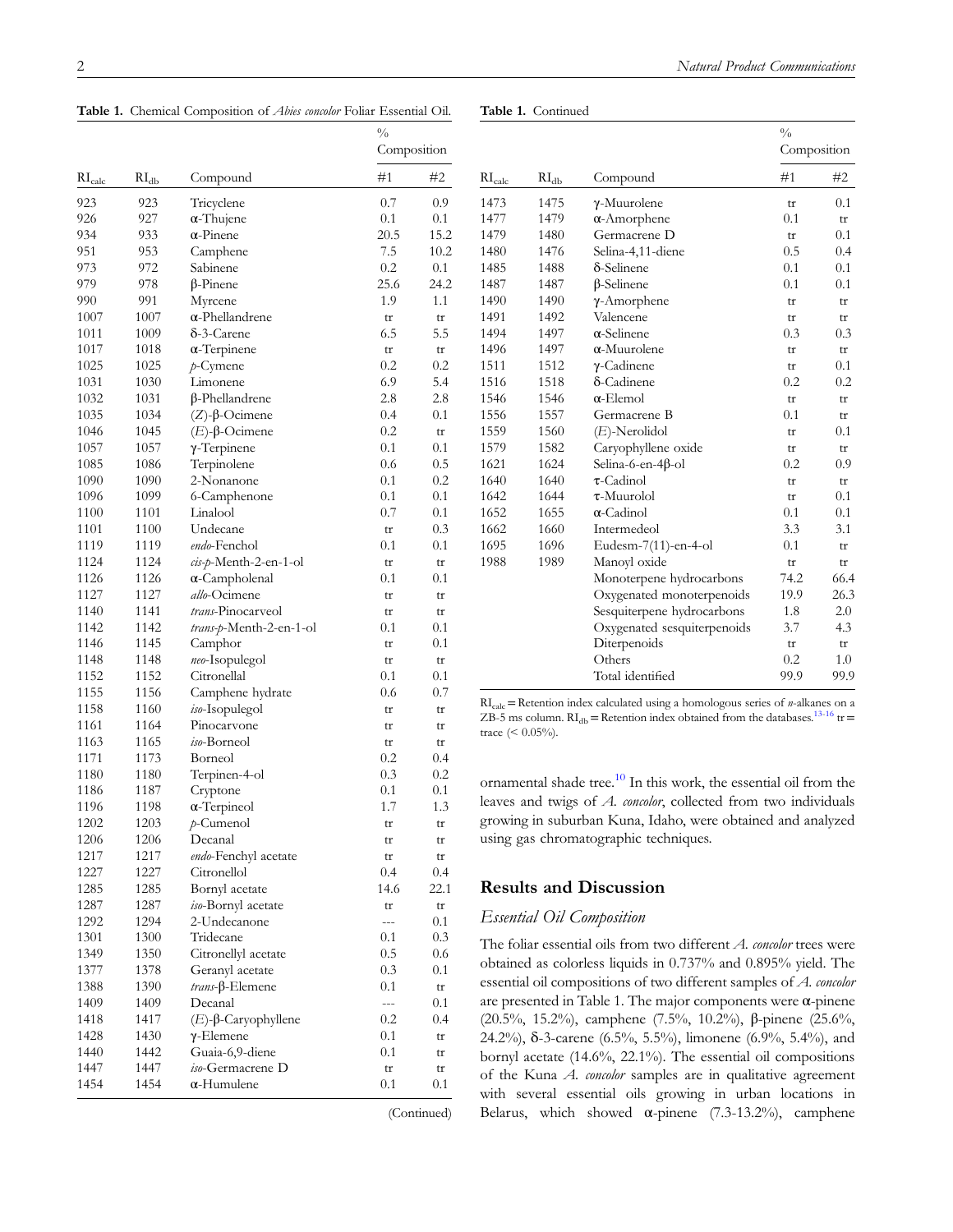(12.8-17.6%), β-pinene (28.0-35.9%), δ-3-carene (0.2-1.3%), limonene  $(5.4-7.2\%)$ , and bornyl acetate  $(17.5-25.4\%)$ . Likewise, A. concolor foliar essential oil from the Kaibab Plateau, Arizona, showed  $\alpha$ -pinene (21.0-25.8%), camphene (0.9-5.8%), β-pinene (45.6-57.4%), δ-3-carene (0.0-0.2%), and limonene (10.7-13.5%); neither β-phellandrene nor bornyl acetate were reported, however.<sup>[12](#page-4-0)</sup>

Based on leaf morphology $17$  the collected plants in this study are A. concolor subsp. concolor. However, based on geographical location,<sup>18</sup> they may actually be a hybrid of A. concolor and Abies grandis (Douglas ex D.Don) Lindl. A comparison of the concentrations of the major components of A. concolor and A. *grandis* is summarized in [Table 2.](#page-3-0) The  $\alpha$ -pinene concentrations in *A. concolor* from this study are higher than those found in A. concolor subsp. lowiana from California or A. concolor subsp. concolor from Utah,<sup>[19](#page-5-0)</sup> but comparable to those reported for  $A$ . concolor from Arizona.<sup>[12](#page-4-0)</sup>  $\alpha$ -Pinene concentration was also low in A. grandis from Idaho.<sup>20</sup> Conversely, β-pinene concentrations were lower in A. concolor in this study compared to A. concolor from Arizona,<sup>[12](#page-4-0)</sup> from California or from Utah,<sup>[19](#page-5-0)</sup> but compara-ble to A. concolor from Belarus<sup>[11](#page-4-0)</sup> or A. grandis from Idaho.<sup>[20](#page-5-0)</sup> Importantly, reported limonene concentrations are greater than β-phellandrene concentrations in A. *concolor*<sup>[19](#page-5-0)</sup> whereas β-phellandrene concentrations are greater than limonene concentrations for  $A$ . grandis.<sup>[20](#page-5-0)</sup> In this present study, limonene concentrations were slightly greater than β-phellandrene and suggests an intermediate ratio. Likewise, the concentrations of bornyl acetate in this study are intermediate between those of A. concolor (from Arizona, California, or Utah) and that from A. grandis from Idaho. The volatile phytochemistry of A. concolor from southwestern Idaho in this study, then, may suggest these two samples are actually hybrids of A. concolor and A. grandis.

As a comparison, the major components of the leaf essential oils of commercial samples of A. balsamea from Canada and A. sibirica from Russia (unpublished data from samples from the collection of the Aromatic Plant Research Center, Lehi, Utah) are also summarized in [Table 2.](#page-3-0) Based on these data, the essential oil compositions of A. concolor from southwestern Idaho are more similar to those of A. balsamea than to A. sibirica oils.

# Enantiomeric Distribution

Chiral gas chromatographic analysis was carried out to determine the enantiomeric distributions of the terpenoid constituents ([Table 3\)](#page-3-0). The (+)-enantiomer was predominant for α-pinene, in contrast to that found in the seed and cone essen-tial oils of A. concolor from Łódź, Poland.<sup>[21](#page-5-0)</sup> (–)- $\alpha$ -Pinene also predominated in the leaf essential oil of A. alba from Poland,<sup>[22](#page-5-0)</sup> the seed essential oil of A. koreana from Poland,<sup>[23](#page-5-0)</sup> and the leaf and shoot essential oils of Abies veitchii Lindl., Abies mariesii Mast., A. sachalinensis from Japan, $^{24}$  $^{24}$  $^{24}$  and A. balsamea from Canada ([Table 3\)](#page-3-0). On the other hand,  $(+)$ - $\alpha$ -pinene was the dominant enantiomer in the leaf essential oil of  $A$ . sibirica from Austria,  $^{22}$  $^{22}$  $^{22}$  A. sibirica from Russia ([Table 3\)](#page-3-0), Abies firma Siebold & Zucc. leaf essential oil from Japan, $24$  and the leaf essential oil of Abies spectabilis subsp. langtangensis (Silba) Silba from Nepal. $^{25}$  $^{25}$  $^{25}$  Thus, the enantiomeric distribution of α-pinene seems to vary between and within Abies species. (–)-β-Pinene was the dominant enantiomer in A. concolor essential oil from Kuna, as well as essential oils of A. alba, A. sibirica,  $^{22}$  $^{22}$  $^{22}$ A. spectabilis, $^{25}$  $^{25}$  $^{25}$  A. koreana, $^{26}$  $^{26}$  $^{26}$  A. sachalinensis, $^{27}$  $^{27}$  $^{27}$  A. balsamea [\(Table 3\)](#page-3-0), and A. procera.<sup>[28](#page-5-0)</sup> Interestingly,  $(+)$ - $\beta$ -pinene was more abundant than the (–)-enantiomer in the seed and cone essential oils of A. concolor from Poland.<sup>[21](#page-5-0)</sup>

The (–)-enantiomer of limonene and camphene predominated in A. concolor foliar essential oil in this study as well as in A. concolor seed and cone essential oils,  $^{21}$  $^{21}$  $^{21}$  A. balsamea [\(Table 3](#page-3-0)), A. alba and A. sibirica leaf essential oils,  $^{22}$  $^{22}$  $^{22}$  A. koreana seed essential oil,  $^{23}$  $^{23}$  $^{23}$  and A. firma, A. veitchii, A. mareisii, and A. schalinensis leaf essential oils.<sup>[24](#page-5-0)</sup> On the other hand, (+)-camphene was the major enantiomer in A. spectabilis,  $2^5$  A. procera,  $2^8$  and Russian A. sibirica ([Table 3\)](#page-3-0) essential oils. The only enantiomer of δ-3-carene in A. concolor foliar essential oil was  $(+)$ -δ-3-carene, consistent with that observed for A. firma, A. mariesii,<sup>[24](#page-5-0)</sup> A. spectabilis subsp. langtangensis,<sup>[25](#page-5-0)</sup> A. procera,  $2^8$  A. balsamea and A. sibirica ([Table 3](#page-3-0)) essential oils. Both (–)-borneol and (–)-bornyl acetate were the exclusive enantiomers in A. concolor essential oil, which was also observed in A. procera essential oil<sup>[28](#page-5-0)</sup> as well as A. balsamea and A. sibirica commercial essential oils [\(Table 3](#page-3-0)).

# **Conclusions**

The essential oil compositions and enantiomeric distributions of terpenoids for *Abies concolor*, growing in a suburban environment in southwestern Idaho have been presented. The compositions are qualitatively similar to other *Abies* essential oils. However, a quantitative comparison of the major components with other *Abies concolor* and *Abies grandis* may indicate the southwestern Idaho samples to be hybrids of A. concolor and A. *grandis*. The enantiomeric distributions for α-pinene, β-pinene, and camphene did reveal variation between Abies species. The similarities between  $A$ . concolor and  $A$ . balsamea essential oils are notable and account for the similar traditional uses of these two species.

## Materials and Methods

#### Plant Material

Branch tips (leaves and stems) of A. concolor were obtained from two different mature trees growing in Kuna, Idaho (43° 30'11′′N, 116°25'36′′W, 823 m elevation) on 26 July, 2021. The trees were identified by Kathy Swor and William Setzer in the field and verified by Daniel Murphy, Collections Curator, Idaho Botanical Garden, based on leaf morphology.<sup>[17](#page-4-0)</sup> Geographical location, however, suggests that this may be an A. *concolor – A. grandis* hybrid.<sup>18</sup> A voucher specimen (WNS22143658) has been deposited in the herbarium of the University of Alabama in Huntsville (HALA). The fresh foliar materials (148.8 and 214.0 g, respectively) were hydrodistilled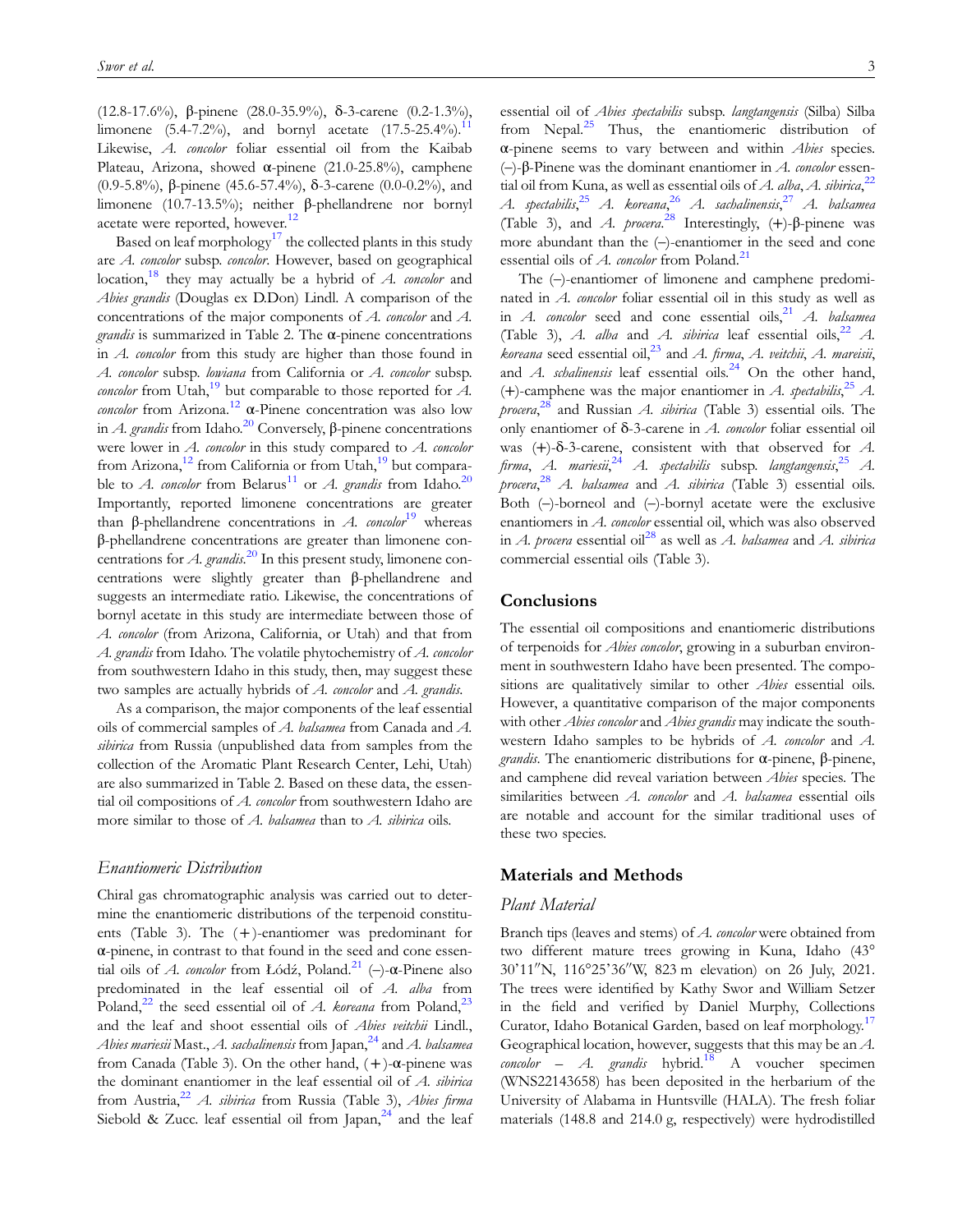| Compounds             | $A.$ concolor $a$ | $A.$ concolor $\overline{B}$ | $A$ concolor $\degree$ | A. concolor<br>subsp. lowiana <sup>d</sup> | A. concolor<br>subsp. concolor <sup>e</sup> | $A$ grandis <sup>t</sup> | A. balsamea <sup>g</sup> | A. sibirica <sup>h</sup> |
|-----------------------|-------------------|------------------------------|------------------------|--------------------------------------------|---------------------------------------------|--------------------------|--------------------------|--------------------------|
| $\alpha$ -Pinene      | 15.2, 20.5        | $21.0 - 25.8$                | $7.3 - 13.2$           | $4.4 - 5.1$                                | 8.9                                         | 4.4                      | 17.8-31.3                | $10.8 - 12.0$            |
| Camphene              | 7.5, 10.2         | $0.9 - 5.8$                  | 12.8-17.6              | $1.4 - 2.7$                                | 2.9                                         | 10.7                     | $0.6 - 4.2$              | $19.3 - 22.0$            |
| $\beta$ -Pinene       | 24.2, 25.6        | 45.6-57.4                    | 28.0-35.9              | 42.0-47.1                                  | 43.9                                        | 20.3                     | 22.1-32.8                | $1.7 - 2.3$              |
| $\delta$ -3-Carene    | 5.5, 6.5          | $0.0 - 0.2$                  | $0.2 - 1.3$            | $0.1 - 0.2$                                | 1.6                                         | 0.7                      | $1.4 - 9.8$              | 10.8-12.6                |
| Limonene              | 5.4, 6.9          | $10.7 - 13.5$                | $5.4 - 7.2$            | 17.6-23.0                                  | 9.3                                         | 2.1                      | 11.9-23.3                | $4.5 - 5.6$              |
| $\beta$ -Phellandrene | 2.8, 2.8          | n.r.                         | n.r.                   | $2.0 - 2.5$                                | 1.1                                         | 18.9                     | $6.3 - 12.2$             | $2.8 - 3.8$              |
| Bornyl acetate        | 14.6, 22.1        | n.r.                         | 17.5-25.4              | $1.2 - 6.6$                                | 6.4                                         | 26.2                     | $0.3 - 6.4$              | $30.2 - 34.8$            |

<span id="page-3-0"></span>Table 2. Comparison of Concentration Ranges (%) of Major Components of Abies Essential Oils.

<sup>a</sup>This work. <sup>b</sup> From Arizona.<sup>[12](#page-4-0) c</sup> From Belarus.<sup>[11](#page-4-0) d</sup> From California.<sup>[19](#page-5-0) e</sup> From Utah.<sup>19 f</sup> From northern Idaho.<sup>[20](#page-5-0)</sup> <sup>g</sup> Based on 10 commercial samples from Canada. <sup>h</sup> Based on 15 commercial samples from Russia. n.r. =not reported.

Table 3. Enantiomeric Distribution of Chiral Terpenoid Components in the Essential Oils of Abies Species.

|                        | Content, $(+)$ : $(-)$      |           |                             |           |           |           |                             |           |  |
|------------------------|-----------------------------|-----------|-----------------------------|-----------|-----------|-----------|-----------------------------|-----------|--|
|                        | Abies concolor <sup>a</sup> |           | Abies balsamea <sup>b</sup> |           |           |           | Abies sibirica <sup>c</sup> |           |  |
| Compounds              | Sample #1                   | Sample #2 | Sample A                    | Sample B  | Sample C  | Sample D  | Sample A                    | Sample B  |  |
| $\alpha$ -Thujene      | 16.3:83.7                   | 15.5:84.5 | 11.3:88.7                   | 13.4:86.6 | 12.4:87.6 | 12.5:87.5 | 100:0                       | 100:0     |  |
| $\alpha$ -Pinene       | 75.1:24.9                   | 68.9:31.1 | 30.6:69.4                   | 33.5:66.5 | 36.4:63.6 | 33.6:66.4 | 55.0:45.0                   | 54.9:45.1 |  |
| Camphene               | 4.5:95.5                    | 2.8:97.2  | 26.9:73.1                   | 27.3:72.7 | 26.3:73.7 | 26.6:73.4 | 96.6:3.4                    | 96.6:3.4  |  |
| $\beta$ -Pinene        | 1.4:98.6                    | 1.3:98.7  | 1.2:98.8                    | 1.5:98.5  | 1.3:98.7  | 1.5:98.5  | 4.5:95.5                    | 4.0:96.0  |  |
| $\delta$ -3-Carene     | 100:0                       | 100:0     | 100:0                       | 100:0     | 100:0     | 100:0     | 100:0                       | 100:0     |  |
| Limonene               | 10.2:89.8                   | 12.1:87.9 | 2.5:97.5                    | 3.5:96.5  | 3.4:96.6  | 3.7:96.3  | 0:100                       | 0:100     |  |
| $\beta$ -Phellandrene  | 0.9:99.1                    | 0.4:99.6  | 0.5:99.5                    | 0.3:99.7  | 0.6:99.4  | 0.4:99.6  | 0.5:99.5                    | 0.5:99.5  |  |
| Linalool               | 71.1:28.9                   |           |                             |           |           |           |                             |           |  |
| Borneol                | 0:100                       | 0:100     | 0:100                       | 0:100     | 0:100     | 0:100     | 0:100                       | 0:100     |  |
| Terpinen-4-ol          | 37.1 : 62.9                 | 40.5:59.5 | 28.6:71.4                   | 30.3:69.7 | 28.2:71.8 | 27.9:72.1 |                             |           |  |
| $\alpha$ -Terpineol    | 14.8:85.2                   | 12.9:87.1 | 7.8:92.2                    | 11.5:88.5 | 10.8:89.2 | 9.2:90.8  | 10.0:90.0                   | 15.4:84.6 |  |
| Citronellol            | 34.6:65.4                   | 34.4:65.6 |                             |           |           |           |                             |           |  |
| Bornyl acetate         | 0:100                       | 0:100     | 0:100                       | 0:100     | 0:100     | 0:100     | 0:100                       | 0:100     |  |
| Citronellyl acetate    | 0:100                       | 0:100     | $---$                       | $- - -$   |           |           |                             | $- - -$   |  |
| $(E)$ -β-Caryophyllene | 0:100                       | 0:100     | $---$                       | $- - -$   | ---       | ---       | $- - -$                     | ---       |  |
| $\delta$ -Cadinene     | 0:100                       | 0:100     | ---                         | ---       |           |           |                             |           |  |

<sup>a</sup>This work. <sup>b</sup> Commercial samples from Canada. <sup>c</sup> Commercial samples from Russia.

using a Likens-Nickerson apparatus with continuous extraction with dichloromethane for 3 h to give, after evaporation of the solvent, colorless essential oils (1.097 and 1.915 g, respectively).

# Gas Chromatography – Mass Spectrometry

The GC-MS analysis of the foliar essential oils of A. concolor samples were performed using a Shimadzu GCMS-QP2010 Ultra Gas Chromatography-Mass Spectrometry instrument (Shimadzu Scientific Instruments, Columbia, MD, USA) fitted with a ZB-5 ms fused silica capillary GC column, (5% Phenyl polymethylsiloxane, 60 m  $\times$  0.25 mm i.d.  $\times$  0.25 µm film thickness) (Phenomenex, Torrance, CA, USA). Helium (99.9%) was used as the carrier gas at a flow rate of 2.0 mL/min. Mass spectra were recorded at 70 eV, the mass range was from 40 to 400  $m/z$ . The ion source, interface, and injector port temperatures were 260 °C. For each sample, a 5%  $w/v$  solution in  $CH_2Cl_2$  was prepared, and 0.1  $\mu$ L was injected using a split ratio of 1:24. The oven temperature was initially 50 °C, increased to 260 °C at a rate of  $2 \degree C / \text{min}$ . The components of the essential oils were identified by comparison of their mass spectral fragmentation patterns and on the basis their GC retention indices (RI), calculated using a homologous series of *n*-alkanes ( $C_8$ - $C_{40}$ ) injected under the same chromato-graphic conditions, with those available in the MS databases.<sup>[13](#page-4-0)-</sup> <sup>[16](#page-4-0)</sup> The data were handled using the LabSolutions GCMS solution software version 4.45 (Shimadzu Scientific Instruments, Columbia, MD, USA).

# Gas Chromatography with Flame Ionization Detection

The GC-FID analyses were carried out using a Shimadzu GC 2010 (Shimadzu Scientific Instruments, Columbia, MD, USA) equipped with flame ionization detector, a split/splitless injector, and Shimadzu autosampler AOC-20i, with a ZB-5 capillary column  $(60 \text{ m} \times 0.25 \text{ mm} \text{ i.d.};$  film thickness  $0.25 \text{ \mu m}$ ) (Phenomenex, Torrance, CA, USA). The oven temperature was programmed as above for GC-MS. Injector and detector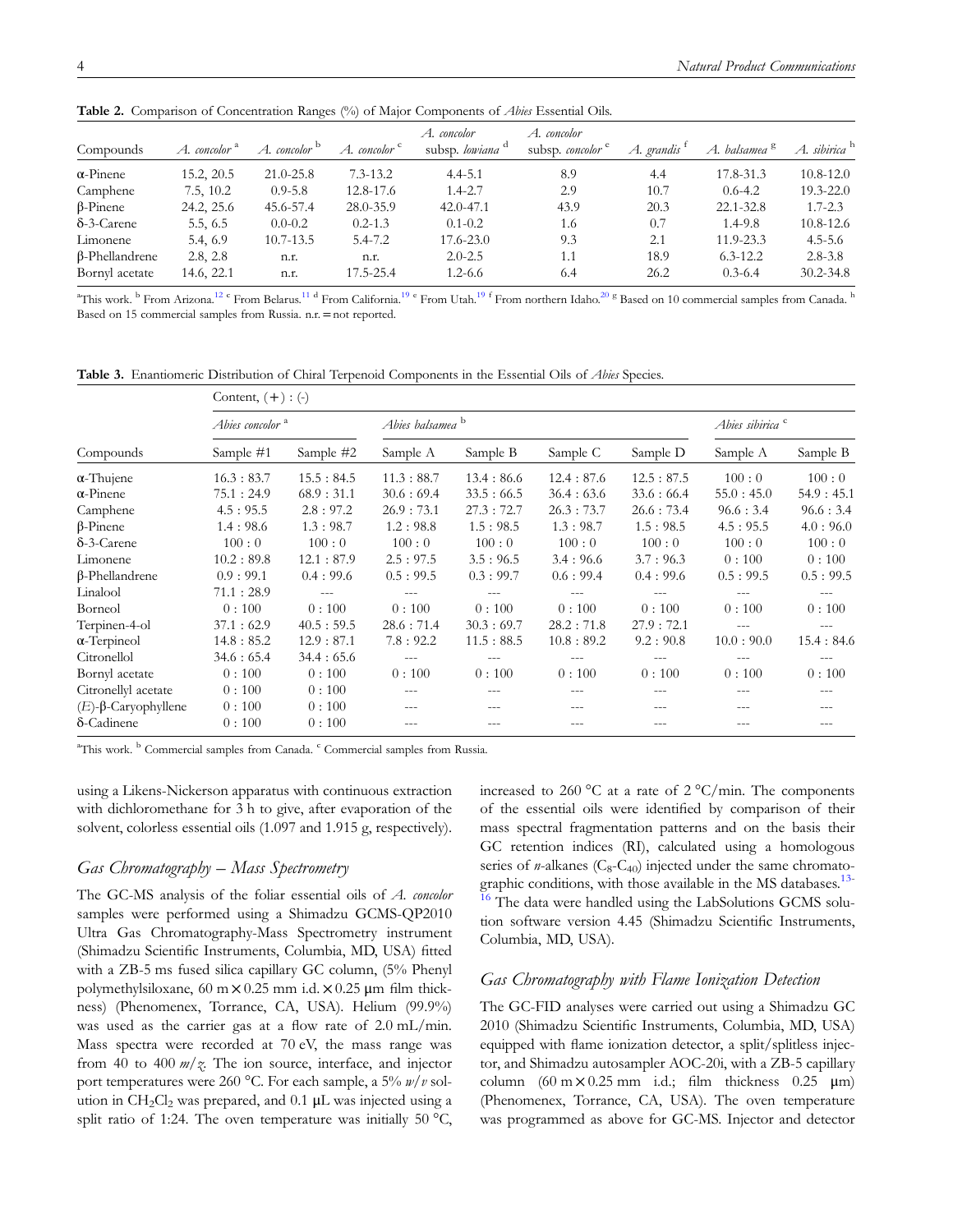<span id="page-4-0"></span>temperatures were maintained at 260 °C, respectively. The carrier gas was helium and the flow rate was 1.0 mL/min. For each sample, a 5%  $w/v$  solution in CH<sub>2</sub>Cl<sub>2</sub> was prepared, and 0.1 μL was injected using a split ratio of 1:31. The percent compositions of the essential oils were calculated from peak areas with quantification using the external standard method; calibration curves of representative compounds from each class were used for quantification.

# Chiral Gas Chromatography – Mass Spectrometry

The chiral GC-MS analysis was performed using a Shimadzu GCMS-QP2010S (Shimadzu Scientific Instruments, Columbia, MD, USA) gas chromatograph equipped with a Restek B-Dex 325 chiral capillary GC column (Restek Corp., Bellefonte, PA, USA) (30 m $\times$  0.25 mm ID $\times$  0.25 µm film thickness). The temperature of the injection was 260 °C. The samples were diluted to  $3\%$  w/v with CH<sub>2</sub>Cl<sub>2</sub> and the injection volume was 0.1 µL using a split ratio of 1:25. Helium was used as carrier gas at a constant flow rate of 1.8 mL/min. The initial oven temperature was 50 °C and then increased at a rate of 1.5 °C/min to 120 °C, then heated to 260 °C at a rate of  $2$  °C/min, and then held at 200 °C for an addition 5 min. The temperature of the detector was 260 °C. The peaks were identified by comparing retention times (RT) with authentic samples obtained from Sigma-Aldrich (Milwaukee, WI, USA). Relative enantiomer percentages were determined based on peak areas.

#### Acknowledgments

This work was carried out as part of the activities of the Aromatic Plant Research Center (APRC,<https://aromaticplant.org/>).

#### Author Contribution Statement

W.N.S. designed the study; K.S. and W.N.S. collected the plant material; W.N.S. carried out the hydrodistillations; A.P. and A.R. obtained the GC-MS, GC-FID, and chiral GC data; P.S. and W.N.S. analyzed the GC data. All authors contributed to the writing and editing of the manuscript.

## Declaration of Conflicting Interests

The author(s) declared no potential conflicts of interest with respect to the research, authorship, and/or publication of this article.

## Ethical Approval

Not applicable, because this article does not contain any studies with human or animal subjects.

# Funding

The author(s) received no financial support for the research, authorship, and/or publication of this article.

# Informed Consent

Not applicable, because this article does not contain any studies with human or animal subjects.

# ORCID iD

William N. Setzer D <https://orcid.org/0000-0002-3639-0528>

# Statement of Human and Animal Rights

This article does not contain any studies with human or animal subjects.

# Trial Registration

Not applicable, because this article does not contain any clinical trials.

#### References

- 1. Gewali MB, Awale S. Aspects of Traditional Medicine in Nepal. Institute of Natural Medicine, University of Toyama; 2008.
- 2. Singh RK, Bhattacharya SK, Acharya SB. Pharmacological activity of Abies pindrow. J Ethnopharmacol. 2000;73(1–2):47-51. doi[:10.](http://doi.org/10.1016/S0378-8741(00)00278-6) [1016/S0378-8741\(00\)00278-6](http://doi.org/10.1016/S0378-8741(00)00278-6)
- 3. Nekratova AN, Kosmodemyanskiy LV. A study of Siberia's medicinal plants used in homeopathy. Homeopathy. 2019;108(1):54-65. doi[:10.1055/s-0038-1675584](https://doi.org/10.1055/s-0038-1675584)
- 4. Rajalakshmi P, Vadivel V, Ravichandran N, Sudha V, Brindha P. Pharmacognostic evaluation of Abies webbiana leaf: a Siddha herbal ingredient. Asian J Pharm Clin Res. 2016;9(4):213-219.
- 5. Langenheim JH. Plant Resins: Chemistry, Evolution, Ecology, and Ethnobotany. Timber Press, Inc.; 2003.
- 6. Moerman DE. Native American Ethnobotany. Timber Press, Inc.; 1998.
- 7. Rhind JP. Essential Oils: A Comprehensive Handbook for Aromatic Therapy. Singing Dragon; 2020.
- 8. Laacke RJ. Abies concolor. Silvics North Am. 1990;1:36-46.
- 9. WFO World Flora Online. Abies concolor (Gordon) Lindl. ex Hildebr. [http:/](http://www.worldfloraonline.org/taxon/wfo-0000511077)/www.worldfl[oraonline.org/taxon/wfo-0000511077.](http://www.worldfloraonline.org/taxon/wfo-0000511077) Published 2018. Accessed January 2, 2022.
- 10. Miller FG. Tested Forest Trees for Planting in Idaho. University of Idaho, Agricultural Experiment Station; 1919.
- 11. Popina OA, Vladykina DS, Lamotkin SA. [Variability of the main components in essential oil of Abies concolor growing in urban environment] (in Russian). Proc Natl Acad Sci Belarus, Chem Ser. 2015;1:107-110.
- 12. Wagner MR, Clancy KM, Tinus RW. Maturational variation in needle essential oils from Pseudotsuga menziesii, Abies concolor and Picea engelmannii. Phytochemistry. 1989;28(3):765-770. doi:[10.1016/](http://doi.org/10.1016/0031-9422(89)80111-6) [0031-9422\(89\)80111-6](http://doi.org/10.1016/0031-9422(89)80111-6)
- 13. Adams RP. Identification of Essential Oil Components by Gas Chromatography/Mass Spectrometry. 4th ed. Allured Publishing; 2007.
- 14. Mondello L. FFNSC 3. Shimadzu Scientific Instruments; 2016.
- 15. NIST. NIST17. National Institute of Standards and Technology; 2017.
- 16. Satyal P. Development of GC-MS Database of Essential Oil Components by the Analysis of Natural Essential Oils and Synthetic Compounds and Discovery of Biologically Active Novel Chemotypes in Essential Oils. Ph.D. dissertation. 2015.
- 17. Daniels JD. Variation and Intergradation in the Grand Fir-White Fir Complex. Ph.D. dissertation. 1969.